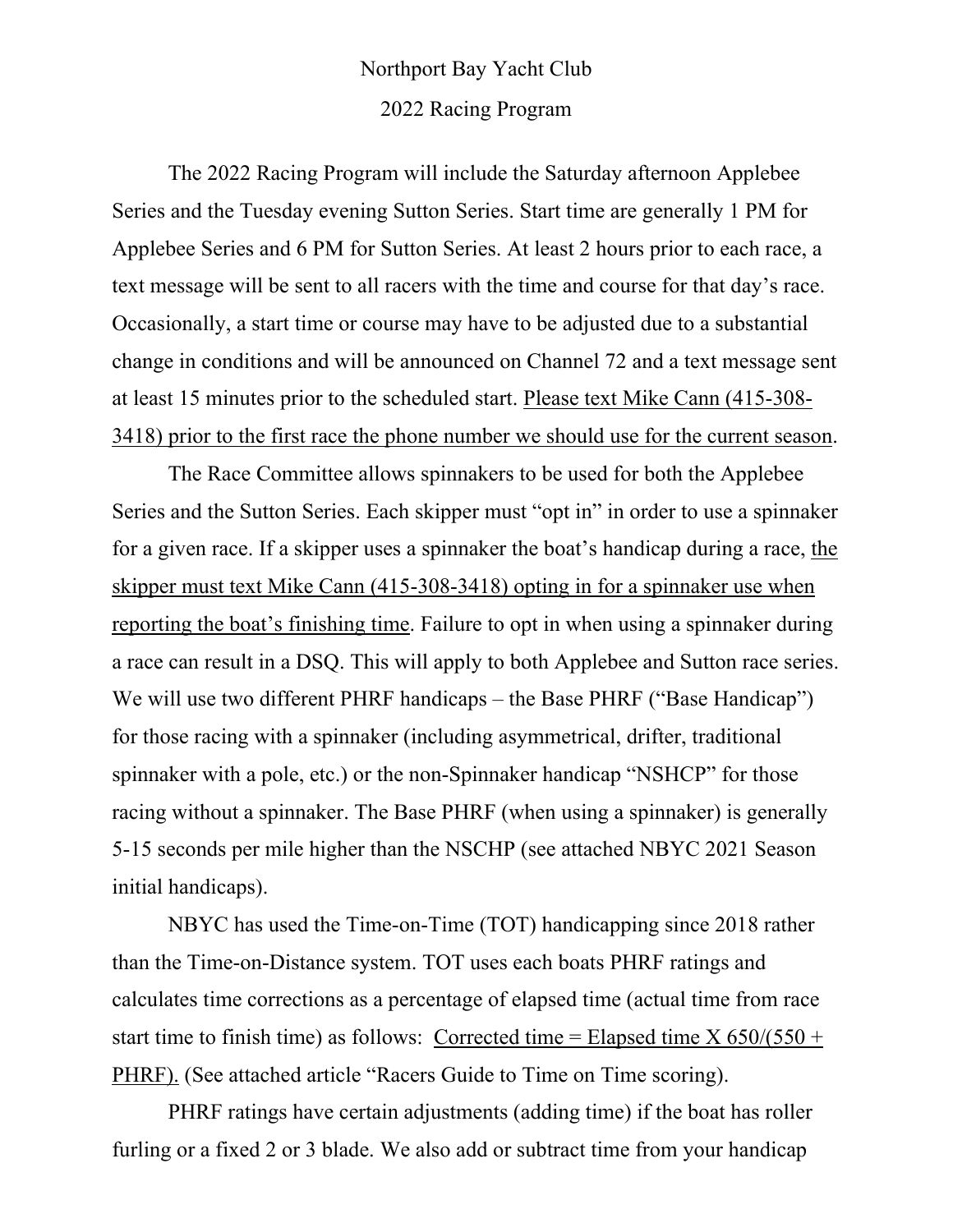based on how each boat finished. We call this a "golf" handicap adjustment since it adjusts the handicap slightly each race. It is calculated by using a boat that finishes about 40% from the top (Reference Boat). Then the difference between each boat's corrected finish time and the reference boat's corrected finish time is calculated. Boats with corrected time that is less than the reference boat, get a subtraction from their handicap while boats corrected times more than the reference boat get an addition to their handicap, equal to 10% of the time per mile difference (this will apply both the Saturday Applebee Series and the Tuesday Sutton Series races). Maximum adjustment per race is 6 seconds per mile. Separate handicaps are maintained for Applebee and Sutton's race series.

 Attached is the Race Committee 2021 Handicapping Sheet in which you can see how the BASE and NSHCP ratings are determined. We use the New England PHRF data base to obtain the BASE and NSHCP handicaps (where available) to make them as comparable as possible. We are starting the season with an initial "golf" adjustment equal to the sum of 50% of your 2018, 2020 and 2021 "golf" adjustments to determine the beginning 2021 "golf" adjustment.

The Race Committee's objective is to create a handicap process that gives as many boats as possible a chance to place in the top 3 finishers. In 2021 the Applebee Series races averaged about 6 boats per race with 6 different boats taking  $1<sup>st</sup>$ , 6 different boats taking  $2<sup>nd</sup>$  and 4 taking  $3<sup>rd</sup>$ .

 No extra points will be awarded for participation in special events. Scoring is as follows: Every boat to start a race receives 1 point for participation.  $1<sup>st</sup>$  place receives 3 points, 2<sup>nd</sup> place receives 2 points and 3<sup>rd</sup> place receives 1 point. The boat with the most points at the end of the season is the Series Champion (there is 1 mandatory race "throw out" which will be excluded when determining the final standings for the season).

Please contact me if you have any questions or comments.

Mike Cann [hwcann3@gmail.com](mailto:hwcann3@gmail.com) 415-308-3418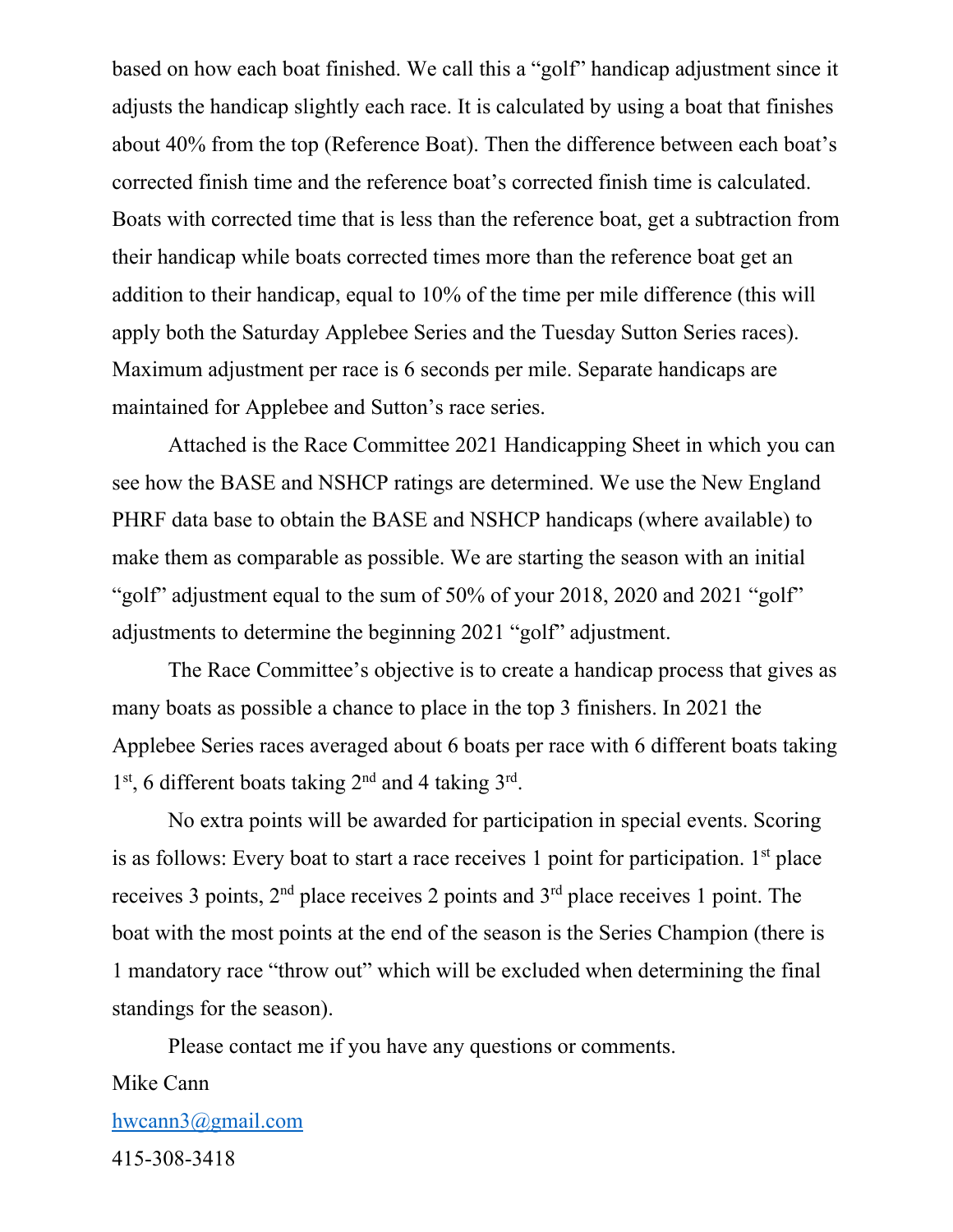#### **SUTTON AND APPLEBEE COURSES**

#### **Sutton Series Courses**:

#### **Standard Sutton Series (Tuesday) buoy's (4.65 NM) (unless modified by VHF (Channel 72) or text)**.

#### **South Start**

Start/Finish line:  $N45^{\circ}07.689' - W085^{\circ}36.623'$ Timber Shores:  $N45^{\circ}06.956' - W085^{\circ}36.641'$ Red Nun #6:  $N45^{\circ}$  07.681' – W085<sup>o</sup> 35.165' Start/Finish:  $N45^{\circ}$  07.689' – W085<sup>o</sup> 36.623'

#### **North Start**

Start/Finish line:  $N45^{\circ}07.689' - W085^{\circ}36.623'$ Red Nun #6:  $N45^{\circ}07.681' - W085^{\circ}35.165'$ Timber Shores:  $N45^{\circ}06.956' - W085^{\circ}36.641$ 

#### **Long Sutton Series (Tuesday) buoy's (5.7 NM) (unless modified by VHF (Channel 72) or text)**. **South Start**

Start/Finish line:  $N45^{\circ}07.689' - W085^{\circ}36.623'$ 

Timber Shores:  $N45^{\circ}06.956' - W085^{\circ}36.641'$ Red Nun #4:  $N45^{\circ}07.748' - W085^{\circ}33.981'$ Start/Finish:  $N45^{\circ}$  07.689' – W085<sup>o</sup> 36.623'

#### **North Start**

Start/Finish Buoy:  $N45^{\circ}$  07.689' – W085 $^{\circ}$ 36.623' Red Nun #4:  $N45^{\circ}07.748' - W085^{\circ}33.981'$ Timber Shores:  $N45^{\circ}06.956' - W085^{\circ}36.641'$ Start/Finish Buoy:  $N45^{\circ}$  07.689' – W085 $^{\circ}$ 36.623'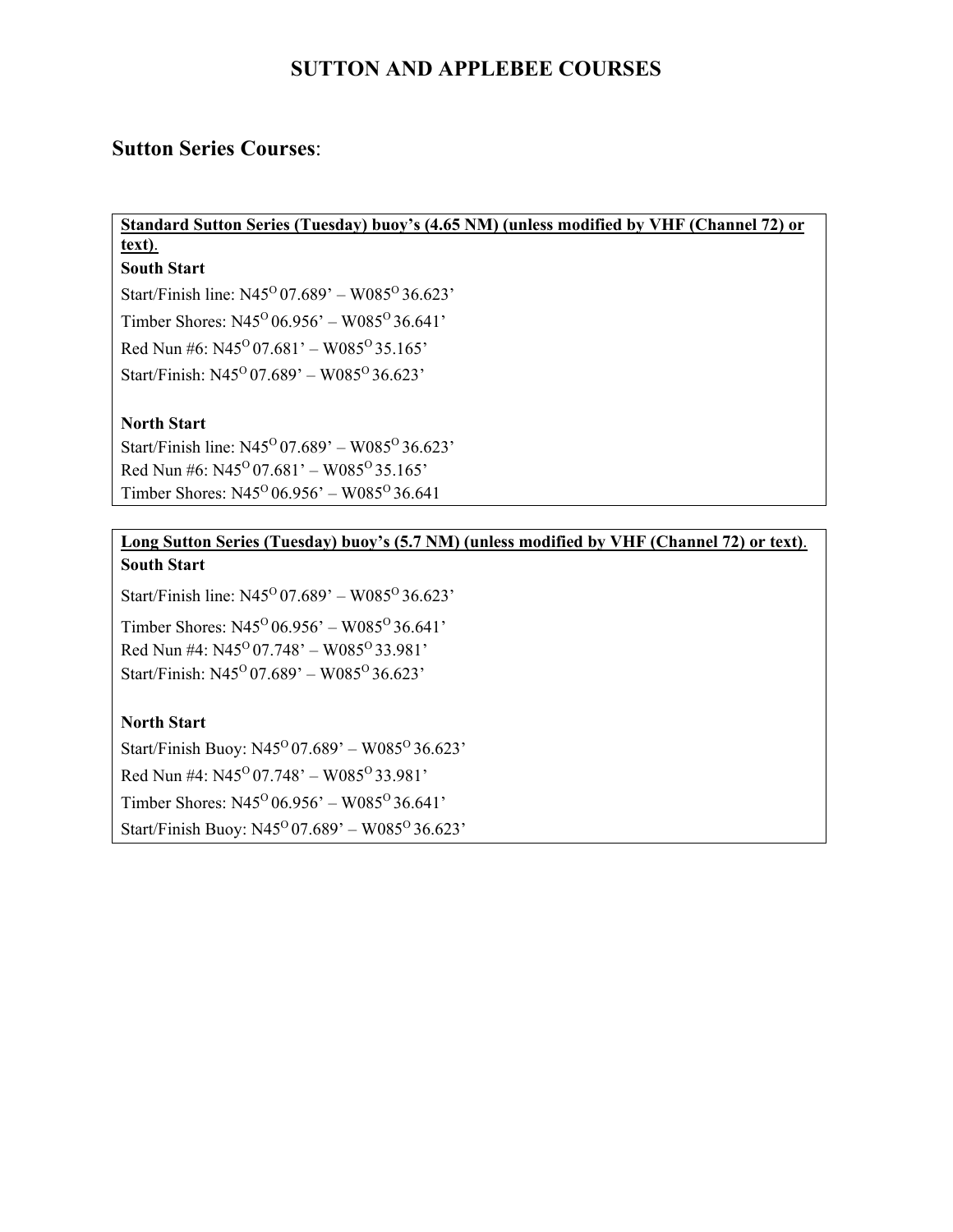#### **Applebee Series Courses**:

**Standard Applebee (Saturday) buoy's (7.5NM) (unless modified by radio (Channel 72) before** 

#### **the start). South Start**

Start/Finish Buoy:  $N45^{\circ}$  07.689' – W085 $^{\circ}$ 36.623' Gull Island South:  $N45^{\circ}05.537' - W085^{\circ}34.059'$ Red Bell Buoy #2:  $N45^{\circ}07.741' - W085^{\circ}33.205'$ East Start/Finish Buoy:  $N45^{\circ}07.689' - W085^{\circ}36.623'$ 

#### **North Start**

Start/Finish Buoy:  $N45^{\circ}$  07.689' – W085 $^{\circ}$ 36.623' Red Bell Buoy #2:  $N45^{\circ}07.741' - W085^{\circ}33.205'$ Gull Island South:  $N45^{\circ}05.537' - W085^{\circ}34.059'$ Start/Finish Buoy:  $N45^{\circ}07.689' - W085^{\circ}36.623'$ 

#### **Short Applebee (Saturday) buoy's 5.7NM) (unless modified by radio (Channel 72) before the start).**

#### **South Start**

Start/Finish Buoy:  $N45^{\circ}$  07.689' – W085 $^{\circ}$ 36.623' Timber Shores:  $N45^{\circ}06.956' - W085^{\circ}36.641'$ Red Bell Buoy #2:  $N45^{\circ}07.741' - W085^{\circ}33.205'$ East Start/Finish Buoy:  $N45^{\circ}07.689' - W085^{\circ}36.623'$ 

#### **North Start**

Start/Finish Buoy:  $N45^{\circ}$  07.689' – W085 $^{\circ}$ 36.623' Red Bell Buoy #2:  $N45^{\circ}07.741' - W085^{\circ}33.205'$ Timber Shores:  $N45^{\circ}06.956' - W085^{\circ}36.641'$ Start/Finish Buoy:  $N45^{\circ}07.689' - W085^{\circ}36.623'$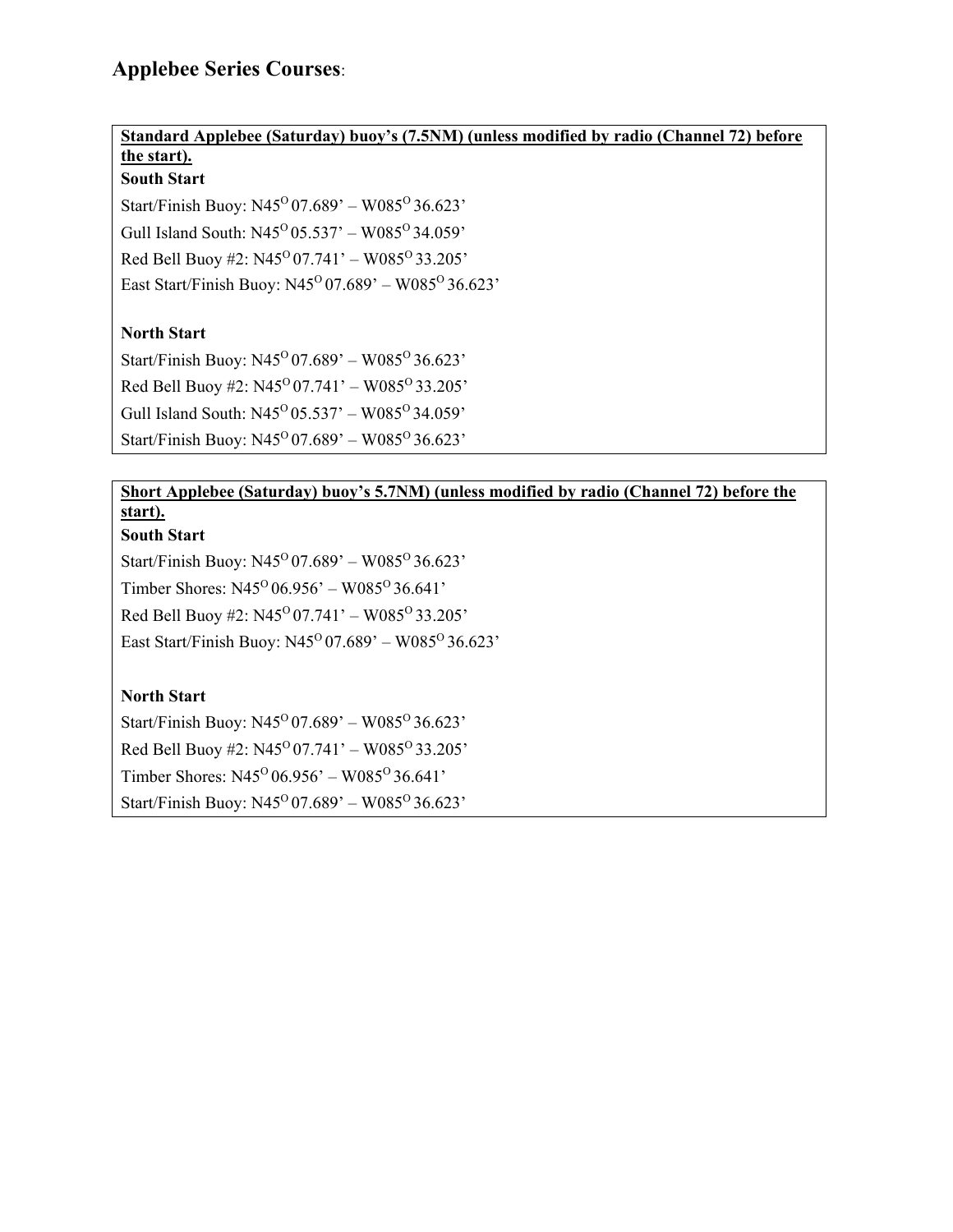#### 2022 NBYC Race Committee Applebee BHCP & NSHCP Handicapping Worksheet 0.5

|                    |                     |                      |                     |             |                |            |                  |                |            |            |            |                 | <b>BHCP Time</b> |                |              | <b>NSHCP Time</b> |
|--------------------|---------------------|----------------------|---------------------|-------------|----------------|------------|------------------|----------------|------------|------------|------------|-----------------|------------------|----------------|--------------|-------------------|
|                    |                     |                      |                     |             |                |            |                  |                | 2019 (50%) | 2020 (50%) | 2021 (50%) |                 | Correction       |                |              | Correction        |
|                    |                     |                      | <b>Received</b>     |             | Genoa          | <b>Max</b> |                  |                | Golf       | Golf       | Golf       |                 | Factor           |                |              | <b>Factor</b>     |
|                    |                     |                      | <b>MHC</b>          |             | Roller         | Headsail   | <b>Propeller</b> | <b>NBYC RC</b> | Adustments | Adustments | Adustments | <b>BHCP Adj</b> | Handicap         | Spinnaker      | <b>NSHCP</b> | <b>Handicap</b>   |
| <b>Boat</b>        | Boat                | Owner                | <b>Questionaire</b> | <b>BHCP</b> | Fuller Adj     | Adj        | <u>Type Adj</u>  | <u>Adj</u>     | Sec/Mile   | Sec/Mile   | Sec/Mile   | HCP             | Calculation      | Adjustment     | Adj HCP      | Calculation       |
| Alouette           | Freedom 21          | Bill Rosemury        | Yes                 | 243.0       |                |            |                  |                | 0.0        | 0.0        | 0.0        | 243.0           | 0.820            | 8              | 250.5        | 0.812             |
| Asylum             | Frers 33            | Doug Kilgren         |                     | 108.0       |                |            |                  |                | 0.0        | $-1.7$     | 0.0        | 106.3           | 0.990            | 6              | 112.3        | 0.981             |
| Dawn Treader       | Helms 24            | Steve Leubkeman      |                     | 237.0       |                |            |                  | $-19$          | 0.0        | 0.6        | 0.1        | 218.7           | 0.846            | 6              | 224.7        | 0.839             |
| Grin               | Ericson 32-200      | John Woomer          | Yes                 | 156.0       | $\mathbf{3}$   |            | 6                |                | 12.9       | 9.3        | 9.0        | 196.2           | 0.871            | 8              | 203.7        | 0.862             |
| Interim            | Islander 32-2       | Ray Hale             | Yes                 | 168.0       | $\overline{3}$ |            | 6                |                | 6.1        | 0.0        | 0.0        | 183.1           | 0.887            | 6              | 189.1        | 0.879             |
| KristinB II        | Catalina 36 Mk 1 TM | Mike Cann            | Yes                 | 132.0       | $\mathbf{3}$   |            | 6                |                | 5.5        | 7.7        | 1.2        | 155.3           | 0.922            | 6              | 161.3        | 0.914             |
| Legato             | Luders 33           | Jim Richardson       | Yes                 | 198.0       | $\mathbf{3}$   |            | 9                |                | $6.2$      | 15.0       | 12.0       | 243.2           | 0.819            | $\overline{2}$ | 244.7        | 0.818             |
| Mirabelle          | Cape Dory 31 Cutter | Campbell McLeod      | Yes                 | 207.0       | $\mathbf{3}$   |            | 9                |                | 8.8        | 1.3        | 3.1        | 232.2           | 0.831            | 6              | 238.2        | 0.825             |
| <b>Morning Due</b> | Hunter H30          | Ernie Barry          | Yes                 | 171.0       | $\mathbf{3}$   |            | 6                |                | 0.0        | 0.0        | 0.0        | 180.0           | 0.890            | 8              | 187.5        | 0.881             |
| Mr Wizzard         | Etchells 22         | Jim & John Zevelkink |                     | 120.0       |                |            |                  | -9             | 0.0        | 0.0        | 0.0        | 110.6           | 0.984            | $\mathbf{3}$   | 113.6        | 0.980             |
| Outrageous         | Tanzer 22           | Don Webb             | Yes                 | 237.0       |                |            |                  |                | $-4.2$     | 0.0        | 5.5        | 238.4           | 0.824            | 6              | 244.4        | 0.818             |
| Paradox            | J <sub>92</sub>     | Glenn VanOtteren     | Yes                 | 99.0        | $\mathbf{3}$   |            |                  |                | $-8.5$     | $-4.3$     | $-5.4$     | 83.9            | 1.025            | 9              | 92.9         | 1.011             |
| Pegasus            | Catalina 320        | <b>Bill Allen</b>    | Yes                 | 153.0       | $\mathbf{3}$   |            |                  |                | $-9.6$     | $-7.4$     | 0.9        | 139.9           | 0.942            | 6              | 145.9        | 0.934             |
| Puff               | J <sub>24</sub>     | Mike Sinclair        | Yes                 | 168.0       |                |            |                  |                | 6.7        | 0.0        | 5.0        | 179.7           | 0.891            | $\mathbf{3}$   | 182.7        | 0.887             |
| Qi Mover           | C&C 29 Mk 1         | Mike Finazzo         | Yes                 | 174.0       | $\mathbf{3}$   |            |                  |                | 7.3        | 6.3        | $-1.2$     | 189.5           | 0.879            | 3              | 192.5        | 0.875             |
| Rapture            | Catalina 22 Capri   | Phil Hallstedt       | Yes                 | 201.0       |                |            |                  |                | 0.0        | 0.0        | 0.0        | 201.0           | 0.866            | 3              | 204.0        | 0.862             |
| Stargazer          | Catalina 30         | Russ Madsen          |                     | 180.0       |                |            |                  |                | 0.0        | 0.0        | 0.0        | 180.0           | 0.890            | 6              | 186.0        | 0.883             |
| Suzy               | Northport 32        | Tom Weatherbee       |                     | 201.0       |                |            | 6                |                | 0.0        | 0.0        | 0.0        | 207.0           | 0.859            | 6              | 213.0        | 0.852             |
| Windward           | Morgan 28           | Michael Mulkerin     | Yes                 | 207.0       | $\mathbf{3}$   |            | $\overline{3}$   |                | 0.0        | 0.0        | 0.0        | 213.0           | 0.852            | 6              | 219.0        | 0.845             |

| The roller furled headsail adjustment is determined according to the following: |            | Reference Boat # |          |
|---------------------------------------------------------------------------------|------------|------------------|----------|
| • Standard production feature                                                   | $0$ sec/nm | # Boats          | Ref Boat |
| • Below deck furling drum                                                       | 0 sec/nm   | 10               |          |
| • Above deck furling drum                                                       | +3 sec/nm  | 9                |          |
|                                                                                 |            | 8                |          |
| <b>LP ADJUSTMENT</b>                                                            |            |                  |          |
| $\cdot$ 155.0% or less                                                          | 0 sec/nm   | ь                |          |
| $\cdot$ 165.1%-170%                                                             | -6 sec/nm  |                  |          |
| $\bullet$ Over 170%                                                             | -9 sec/nm  |                  |          |
|                                                                                 |            |                  |          |

| Reference Boat # |                 |
|------------------|-----------------|
| # Boats          | <b>Ref Boat</b> |
| 10               | 4               |
| 9                | 4               |
| 8                | 3               |
| 7                | $\overline{3}$  |
| 6                | 3               |
| 5                | $\overline{2}$  |
| 4                | $\overline{2}$  |
| 3                | 2               |

#### **Propeller Type Adustments**

| • Two bladed solid propeller on an exposed shaft           | +6 Sec/nm |
|------------------------------------------------------------|-----------|
| • Three or more bladed solid propeller on an exposed shaft | +9 Sec/nm |
| • Three or more bladed solid propeller in an aperture      | +3 Sec/nm |

### **NBYC Race Committee Adjustments**

**As set by the Committee**